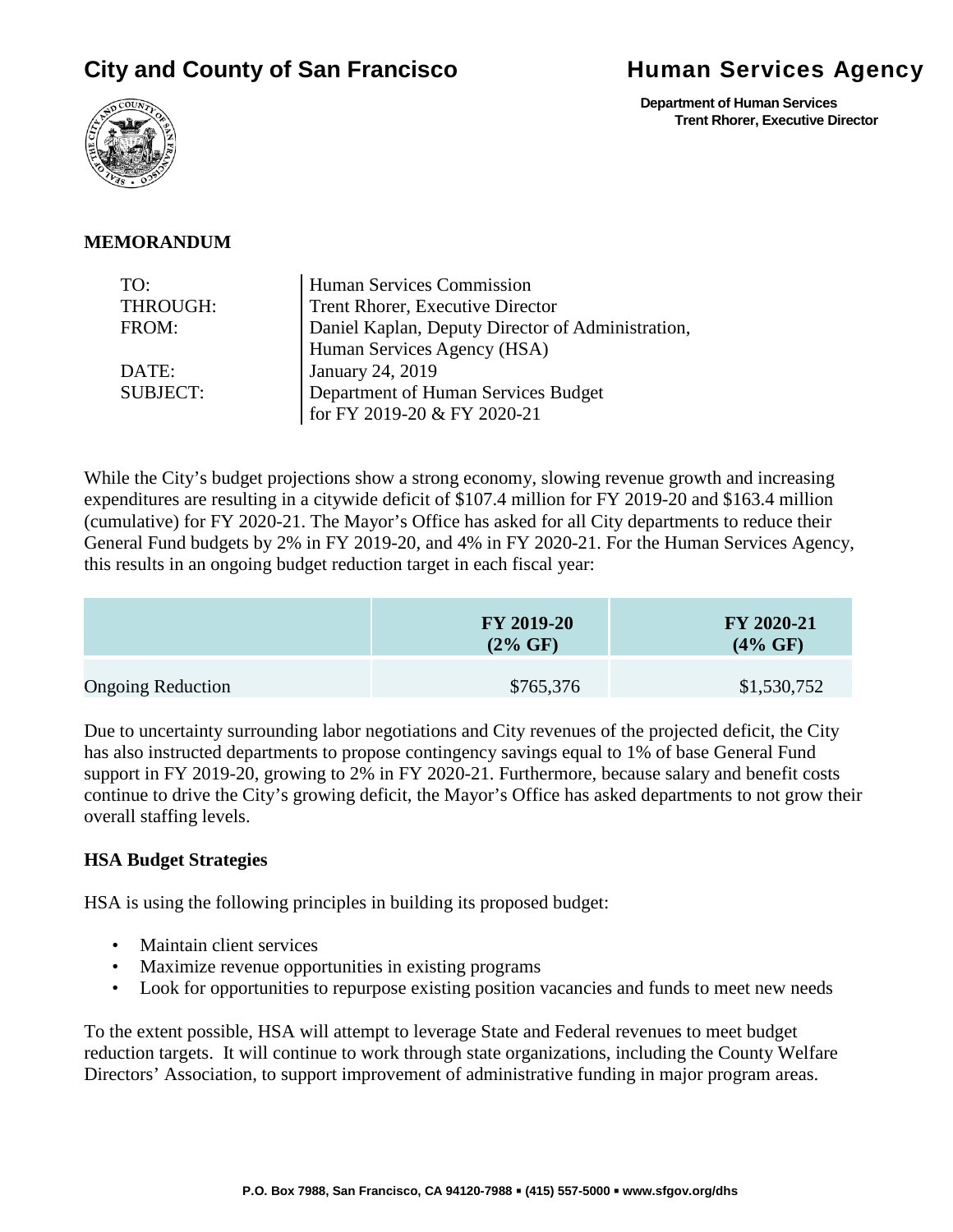#### **Program Highlights and Initiatives**

#### **SF Benefits Net — Medi-Cal & CalFresh**

CalFresh clients who are working-age (18 to 49), able-bodied adults without dependents (known as ABAWDs) are required to work or participate in other work-like activities in order maintain benefits. Due to high unemployment levels, California had been under a waiver from this requirement for many years. SF Benefits Net has spent the past year refining its infrastructure to better accommodate ABAWDs in its services as the waiver ends. The division created a specialized eligibility unit to specifically track the ABAWD caseload, and has been training its staff and community partners on serving ABAWD clients. Outreach efforts to ABAWDs have occurred through the HSA website as well as tailored mailing campaigns to educate them on the new requirements. SF Benefits Net has also implemented a three-pronged plan for serving ABAWDs facing diverse circumstances: 1) searching and screening for exemptions, 2) referring ABAWDs to Workforce Development for workfare and other employment or training activities, and 3) applying a 15% discretionary exemption in order to minimize the number of ABAWDs having their CalFresh benefits terminated. While the waiver ended in September 2018 for San Francisco, temporary extensions granted by the State have allowed the estimated 4,200 ABAWDs who do not have another exemption from the requirements to retain their benefits without work for one more year.

SF Benefits Net has also begun planning to enroll SSI recipients, who will become newly eligible for CalFresh in June 2019. Under state law, Supplemental Security Income (SSI) recipients in California have been ineligible for CalFresh and instead received an additional \$10 in their SSI grant since 1974. Last year, the State Legislature reversed this policy**.** There are 43,000 elderly and disabled SSI recipients in San Francisco. Based on statewide analyses, HSA estimates that 29% of SSI recipients (12,600) will become newly eligible for CalFresh, and that an additional 4,200 existing CalFresh households with an SSI recipient in them will experience a change in their benefit amount. The 12,600 newly eligible San Franciscans will now be eligible to receive \$75- \$97 per month in CalFresh nutrition assistance. The existing 4,200 households who are impacted will see their combined SSI/CalFresh benefit remain the same or go up. In November 2018, the Board of Supervisors passed a supplemental budget amendment which allows HSA to hire an additional 33 staff in SF Benefits Net and SF Benefits Net Operations to work with additional clients. SF Benefits Net will also do outreach and train existing staff on the eligibility changes this spring.

#### **CalWORKs, Workforce Development and Project 500**

The adopted FY 2018-19 State budget includes a 10 percent increase in the CalWORKs grant beginning April 1, 2019 and the Governor's Proposed FY 2019-20 budget includes an additional 13 percent increase on October 1, 2019. Combined, these increases would raise the CalWORKs grant levels to fifty percent of the projected 2019 federal poverty level.

In 2018, the CalWORKs program implemented "CalWORKs 2.0," a statewide strategic initiative to improve outcomes for low-income families by shifting from a compliance-oriented to a goal-achievement oriented service delivery model. HSA also continues to grow and refine Project 500, a two-generation initiative that seeks to break the cycle of intergenerational poverty by weaving together several evidenced-based and promising practices, including nurse home visiting, quality early care and education, subsidized employment and coaching to achieve personal goals. During FY 2018-19, HSA received supplemental funding from the State to expand the Home Visiting Initiative (HVI), allowing up to an additional 40 firsttime parents on CalWORKs to receive visiting nurses and behavioral health practitioners following their child's birth.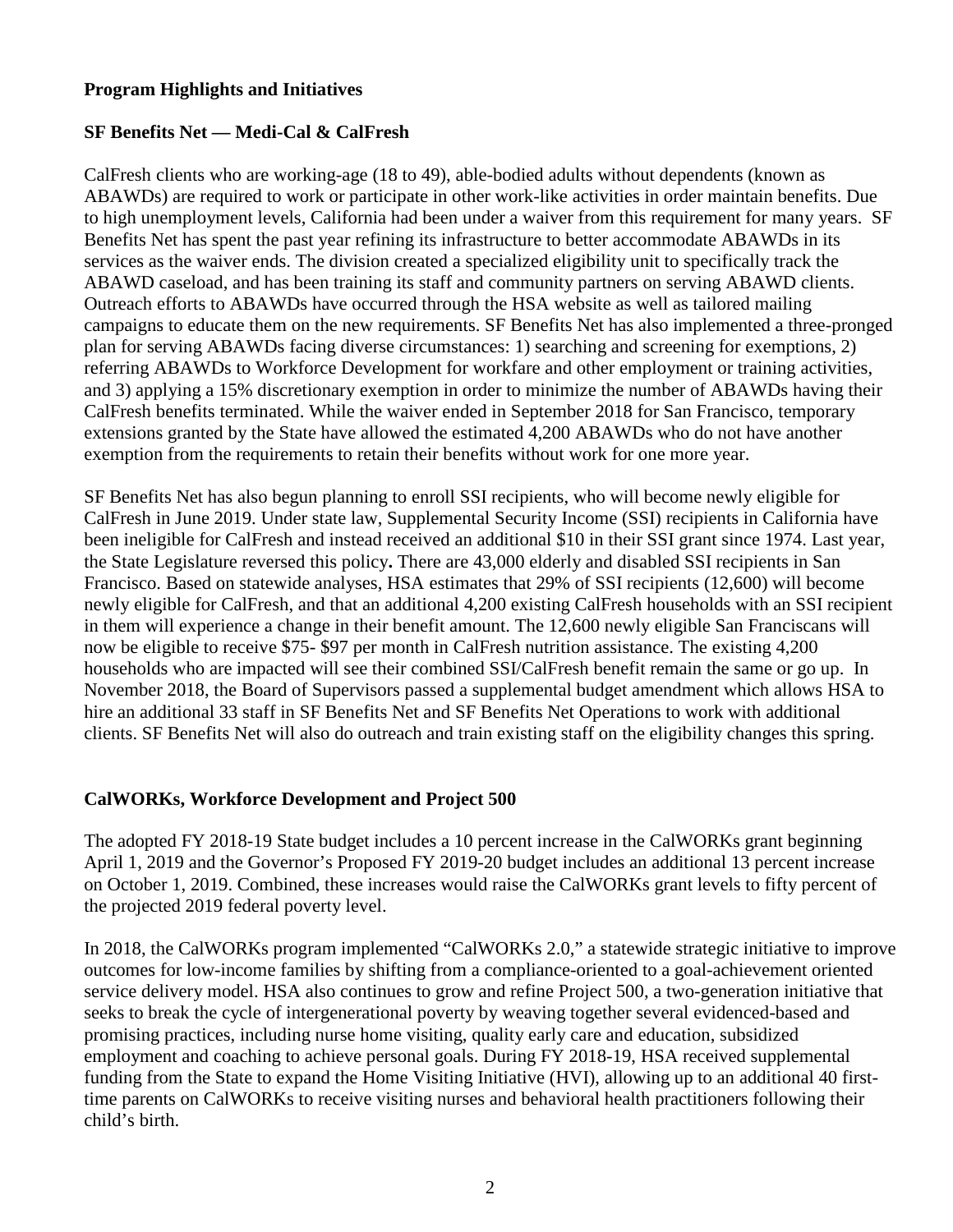The CalWORKs Housing Support Program (HSP) remains in high-demand among clients and is aligning with the new citywide coordinated entry system for family homeless services. The program has faced challenges finding affordable housing for families, even with subsidies, in San Francisco and even elsewhere in the Bay Area. As a result, HSA is partnering with the State and other Bay Area counties to explore regional approaches to HSP service delivery that will help participants access and maintain housing and services more easily as they move across counties. HSA has received supplemental funding of \$968,320 in FY 2018-19 to house and support an additional 50 CalWORKs families through HSP.

The CalWORKs Outcomes and Accountability Review (CalOAR) emerged from State Bill 89 in 2017-18, setting a new framework for performance and accountability measurement for CalWORKs programs. CalOAR aims to foster continuous quality improvement in county CalWORKs programming, and to have County departments collect and disseminate best practices in service delivery. This new practice will take effect in July 2019, offering HSA the opportunity to further improve on the effectiveness of its current operations.

HSA's JobsNow program has improved program access to its over 300 CalWORKs participants involved in GED and college studies, implementing a new Work Study model that allows these participants to simultaneously study and earn wages without exceeding the income eligibility threshold of their CalWORKs benefits.

### **County Adult Assistance Programs (CAAP)**

San Francisco's CAAP ordinance states that maximum grant amounts for the CAAP program will increase with any cost-of-living adjustments implemented by the State in the CalWORKs program. Both the CalWORKs grant increases note above were proposed in recognition of the fact that the purchasing power of the grant had been significantly eroded over time. HSA has estimated the combined costs of increasing the CAAP grant by the same percentages -- 10 percent beginning in April 2019, and an additional 13 percent beginning in October 2019 – as \$4.0 million in FY 2019-20 and \$4.6 million in FY2020-21. These represent a significant general fund cost to address in the budget.

CAAP has continued to implement innovations to its intake process over the past year. CAAP, along with CalFresh/Medi-Cal intake outreach workers, has had a steady presence providing intake services in homeless shelters and Navigation Centers. Through a partnership with the Homeless Outreach Team (HOT), CAAP has been able to eliminate an extra intake appointment for these clients by having HOT workers initiate intake online and assist them in gathering required documents. Starting in February 2019, online intake will be available to the general public, eliminating the need for multiple visits to the CAAP office. CAAP workers will triage intakes by phone and set up one office visit to determine an employability rating and finalize eligibility.

In the last year, CAAP has also started working with Tipping Point, as part of its Chronic Homeless Initiative, which is funding SSI Advocacy through an attorney-based model. CAAP has set up processes with these attorneys to expand access to SSI advocacy for specific populations, including clients who are at an SSI appeal level, staying in shelters, or doing light-duty workfare activities.

HSA has also been implementing the Housing and Disability Advocacy Program (HDAP) for which it received a \$2.4 million allocation from July 1, 2017 through June 30, 2020. HSA is partnering with the Department of Homelessness & Supportive Housing (HSH) to use the funds primarily to provide housing for program participants. The allocation also builds on CAAP's existing SSI Advocacy Program by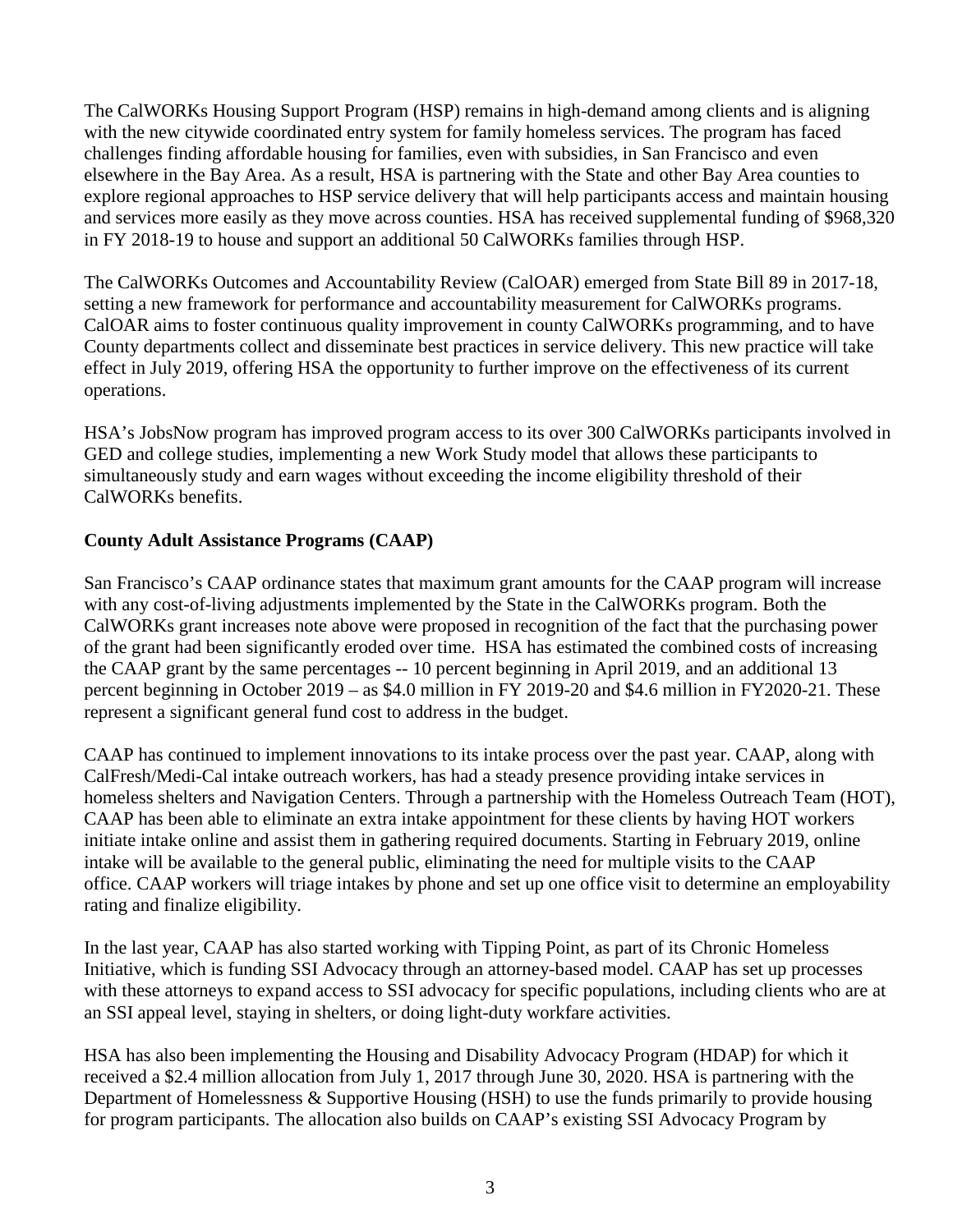enhancing the housing resources available to homeless clients. In the first eight months of the program, 13 clients were permanently housed through the program and many others who are HDAP-eligible received SSI advocacy services. Three HDAP clients have been awarded SSI to date.

Since November 2018, CAAP has also changed work requirements for clients and broadened the offerings for educational opportunities as an alternative to work, a change in practice that can affect over 300 CAAP clients pursuing educational goals. CAAP clients now have a direct link to educational opportunities through our department's partnership with City College. CAAP advertises and allows clients to pursue up-to a 24 month vocational training as an alternative to workfare. In addition, to align with new CalFresh workfare rules for ABAWD clients, clients on average are required to work fewer hours and are permitted greater flexibility. This reduces the chance that clients will be discontinued for failure to comply with the requirements.

CAAP has also continued the Drug Medi-Cal pilot that will leverage state and federal funds to offer on-site substance abuse treatment to CAAP clients. The pilot began providing direct service to CAAP clients in FY 17-18, and has secured required state and local certification to begin billing Medi-Cal in FY 18-19. If successful in drawing down state and federal revenues, the current general fund match will allow the program to serve 350 CAAP clients annually.

#### **Family & Children's Services (FCS)**

FCS continues to implement the Continuum of Care Reform (CCR). Efforts have focused on additional recruitment for foster families/homes, transitioning group homes to Short Term Residential Treatment Programs (STRTPs), and full implementation of Child and Family Teams (CFTs).

Working with community partners and the Department of Public Health's Foster Care Mental Health team, FCS is developing plans for an emergency placement and support system, including mobile crisis response and intensive treatment/care management for youth with severe behavioral needs. This will replace the current Child Protection Center (CPC), an unlicensed facility, and ensure placement of children removed for abuse/neglect in a licensed facility within 24 hours, as is required by state law. The first component of the plan addresses the placement of children in licensed foster homes. A foster family agency (FFA) will maintain a system of emergency foster homes which will handle most emergency placements for the vast majority of the children who come to the CPC today. This involves the FFA recruiting, training and supporting ten San Francisco emergency providers and having FFA staff on call to handle emergency placements at all times. The ongoing cost for this component is estimated at \$1.1 M of general fund a year. A second component addresses the placement of high-needs youth (e.g., those with mental health issues including violence, chronic runaway youth, or involvement with sex trafficking). Under the proposal, a short-term residential treatment program (STRTP) provider will serve up to four of these high-needs youth at a time. Youth will receive immediate assessments and treatment at a licensed facility along with intensive family-based services to stabilize them for long-term placement. The proposal also includes staff through the STRTP provider to offer mobile response services and improve care coordination among CBO providers. These components will be able to give all San Francisco caregivers more support to manage a crisis, connect to services, and preserve existing placements. The ongoing cost for this component is estimated at \$3.2 M of general fund a year. After accounting for savings from closing the current CPC, HSA estimates a new need of \$2.7 M a year in general fund, beginning in FY 2020-21.

Title IV-E of the Social Security Act provides uncapped funding for child protective services and out of home placement for federally eligible children, but very limited funding for preventive services. Since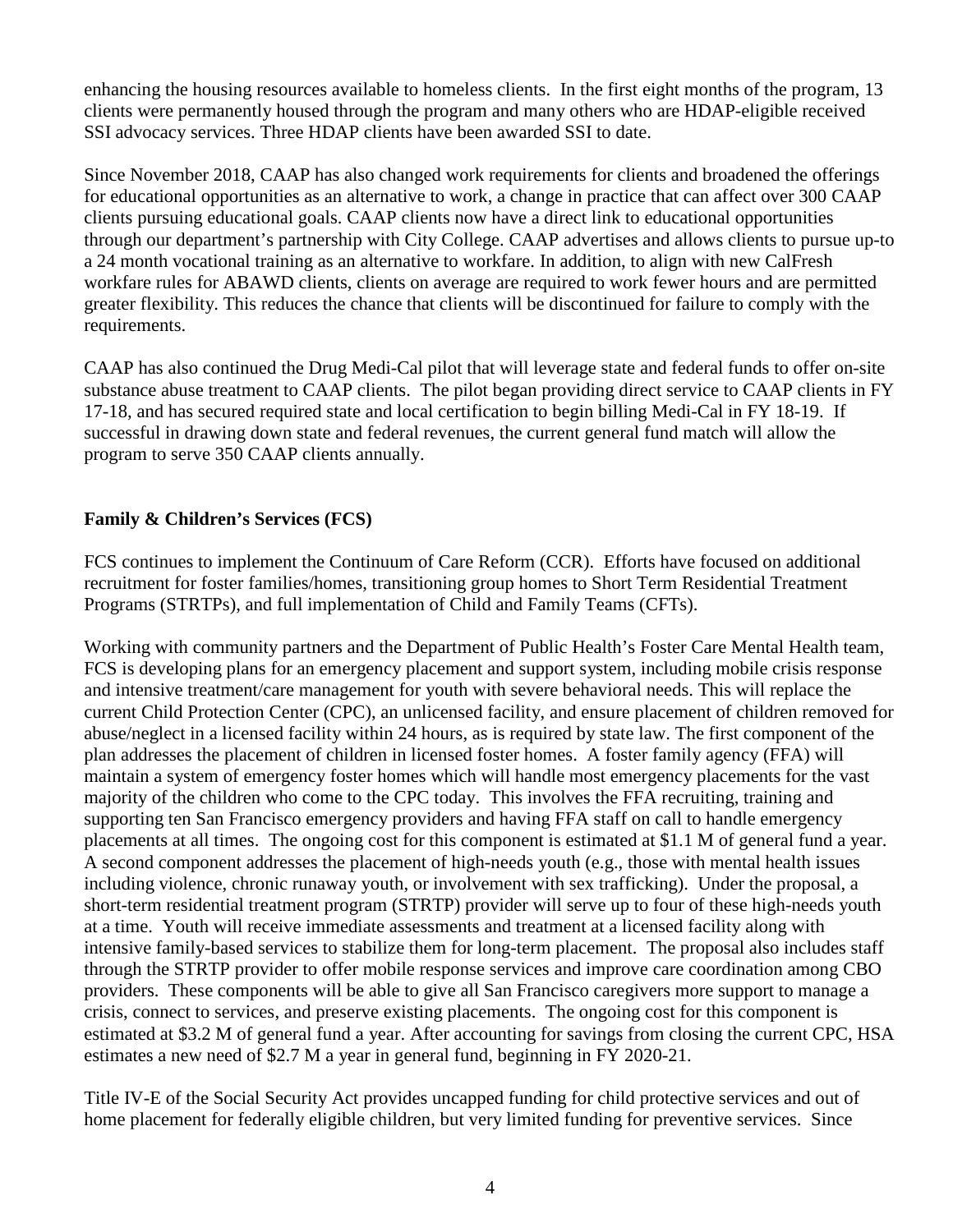2014-15, the Title IV-E Waiver has allowed FCS and its partners in the Juvenile Probation Department to accept a (relatively generous) capped allocation, and also use these dollars to strengthen its child welfare system and implement new preventive services for both for federally and non-federally eligible children. Authorization for Federal IV-E waivers ends in September 2019. Because foster care caseloads have fallen, the capped allocation San Francisco has received is higher than the amount of Federal revenue we would earn today, by an estimated \$3.5 million in FY 2019-20, and \$4.7 million in FY 2020-21. In addition, like all jurisdictions participating in the waiver, San Francisco has made "waiver investments" to strengthen its child welfare system and prevent unnecessary use of foster care. To keep these investments in place will cost \$7.1 million in FY 2019-20 and \$7.3 million in FY 2020-21.

Going forward, the Families First Preventive Services Act (FFPSA) will allow states and counties to draw down Federal match on certain preventive services expenses for the first time. California, however, is not expected to implement FFPSA until FY 2021-22, which will leave a gap in federal funding for these types of services when the waiver ends. Earlier this month, Senators Feinstein and Rubio introduced legislation to extend waiver authority to September 2021. This legislation will have a significant Federal cost and it is not clear at this point that it has a real chance of passing.

In light of these changes, HSA is working to develop plans for addressing the end of the waiver as part of this year's budget planning process and continuing to follow the developments at the federal level closely.

#### **Program Support**

HSA's Program Support functions include Planning, Communications, Innovation Office, Budget, Contracts, Finance, Human Resources, Information Technology, Facilities/Operations, Investigations, Disaster Preparedness, and Program Support Operations. These groups provide support to the Department of Human Services, Department of Aging and Adult Services, and Office of Early Care and Education.

In FY 2018-19, the Planning and Human Resources divisions have coordinated HSA's work with the Government Alliance on Race and Equity (GARE), a national network of local and regional governments. HSA is one of 16 City agencies who have partnered with GARE this year to ensure San Francisco is a diverse, equitable, and inclusive city. HSA took its first major step toward advancing and institutionalizing racial equity at the Agency by convening a Racial Equity Work Group made up of HSA staff representing a diverse cross-section of personal and professional backgrounds, as well as varied roles. This work group has been conducting research and developing recommendations for a strategic Racial Equity Action Plan to address internal operations at the Agency related to topics such as hiring, professional advancement and leadership development, organizational culture, and data collection and evaluation. HSA is considering plans for implementing these strategies as part of its budget planning process for its Human Resources division for FY 2019-20.

Along with key program offices, HSA's Information Technology Division has begun preparing for the implementation of a new statewide automated welfare system in 2022. Since 2005, HSA has used the CalWORKs Information Network (CalWIN) as its central eligibility system. Over the next three to four years, CalWIN will be consolidated with two other California benefits systems into a single Statewide Automated Welfare System (CalSAWS). This consolidation will facilitate client data integration and streamline service delivery, while also costing the State less for system maintenance. HSA staff has begun participating in Statewide conversations about the migration to the new system. This multi-year effort will represent a major change to HSA's practice, since CalWIN is at the core of eligibility determination and benefits issuance.